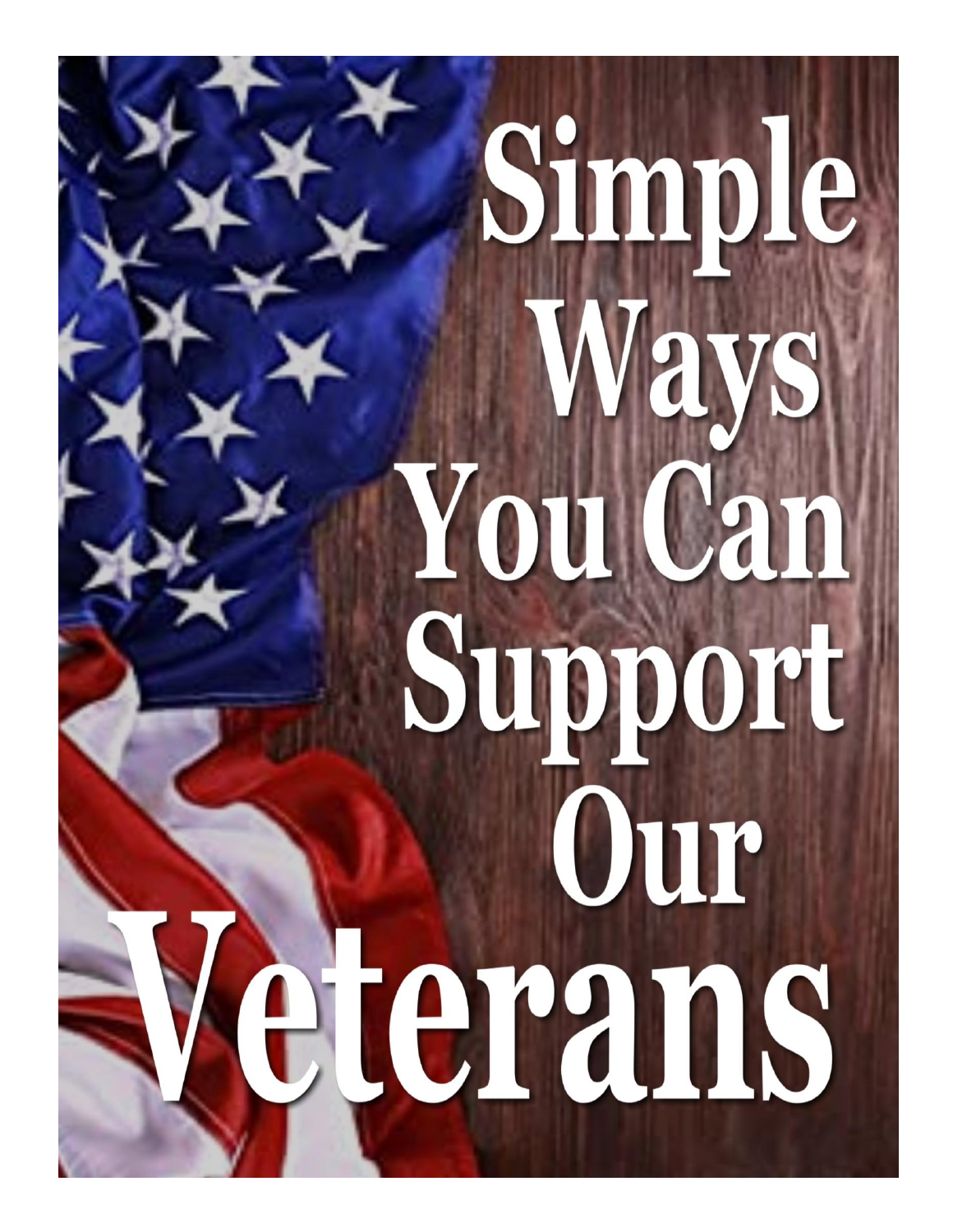## **SIMPLE WAYS TO SUPPORT VETERANS AND MAKE A DIFFERNCE**

Benjamin Franklin is quoted to say, "Well done is better than well said." Whether you read it on the internet or see it on TV, people from all walks of life talk about supporting veterans. Yet, actions speak louder than words. Saying you support veterans is different from actually going out there and doing it – making a difference. Veterans appreciate the help they receive from a person because it shows that we have a sincere desire to support and honor them for their service.

If you would like to show your gratitude for the sacrifices service members have made, there are many ways to make it happen. Sometimes even a small gesture can have a big impact. Veterans have many needs and challenges because of their military service, and they can use support and assistance in a variety of ways that may not always be obvious. Here is a list of ways you can support our service members and make a difference.

## **SAY THANK YOU!**

One of the easiest ways to support veterans is a simple thank you, as long as it is heartfelt and sincere. A simple act of gratitude asking for the veteran's name, the branch served in, and where and the number of years served seems like such a small thing, but it something that American veterans do not hear as often as they should. These two words, "thank you," can brighten even a bad day for a veteran because you acknowledge their service. Before you depart, ask the veteran if you could pray for him.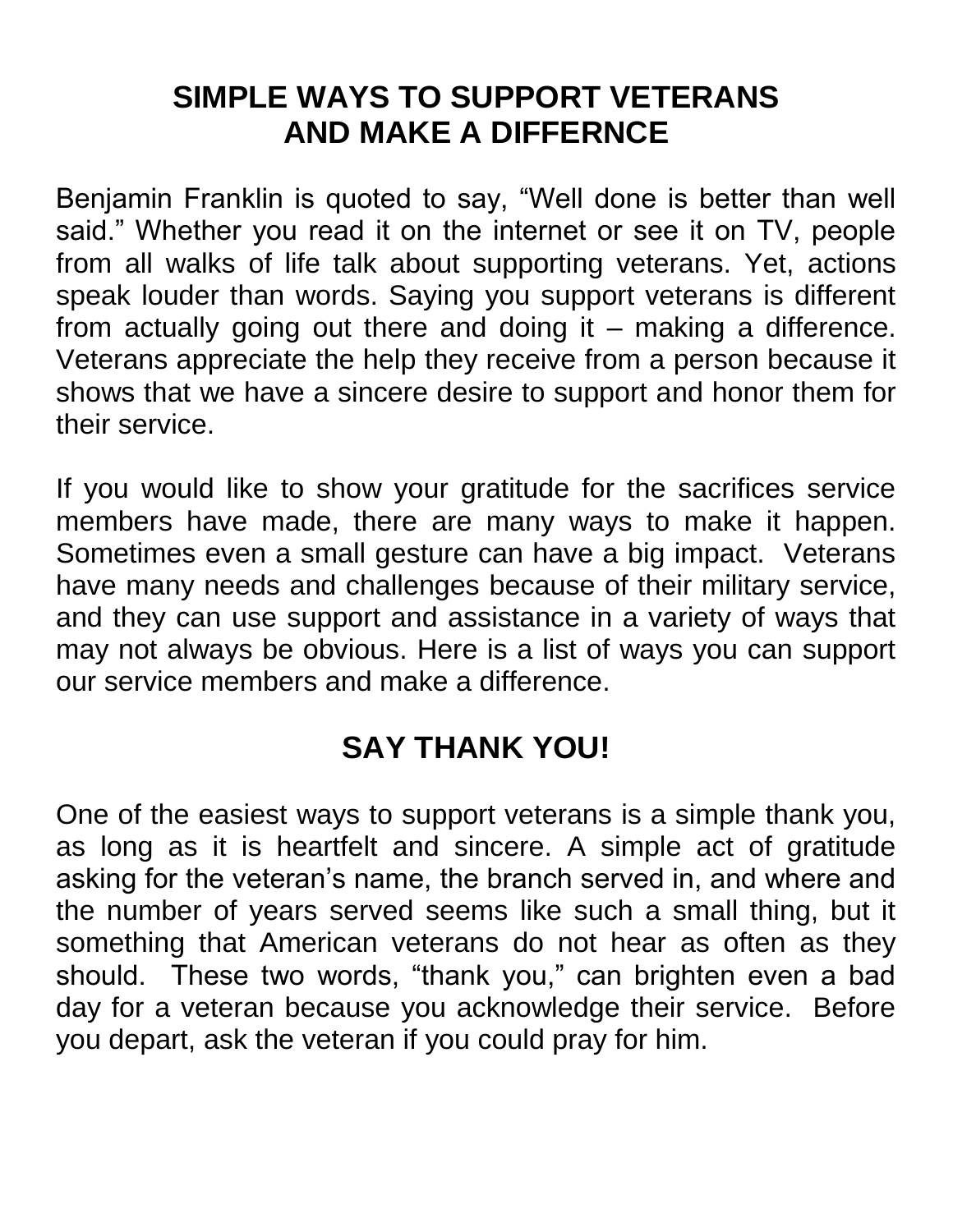# **HELP PROVIDE TRANSPORTATION!**

One way to support veterans in your local area is to provide necessary transportation so that veterans who require assistance can get to medical and mental health treatment appointments. The Veterans Transportation Service (VTS) also partners with service providers in local communities to serve Veterans' transportation needs. Service providers should contact the Phoenix VA Health Care System at 650 E. Indian School Road; Phoenix, AZ 85012 to obtain a VA transportation contract. Consider making a legacy gift of your automobile to a veteran, the VTS, or to another veteran organization such as the Disabled American Veterans (DAV).

## **VISIT WOUNDED VETERANS!**

Wounded veterans may not have many visitors to brighten their day. You can change that by scheduling a visit to a local VA facility. An internet search will help you find the nearest center and provide information on contacting the facility. Through your reaching out to the staff, they could help plan your visit and may be able to identify Veterans who would benefit the most from a heartfelt chat.

## **PERFORM HOME REPAIRS OR HOUSEHOLD CHORES FOR A VETERAN IN NEED!**

Many veterans in your area may need help with household chores or home repairs because of a disability, a severe injury, or even a lack of financial resources. When you help out in this way you will gain an incredible sense of satisfaction while helping repay a veteran who deserves our gratitude and prayers.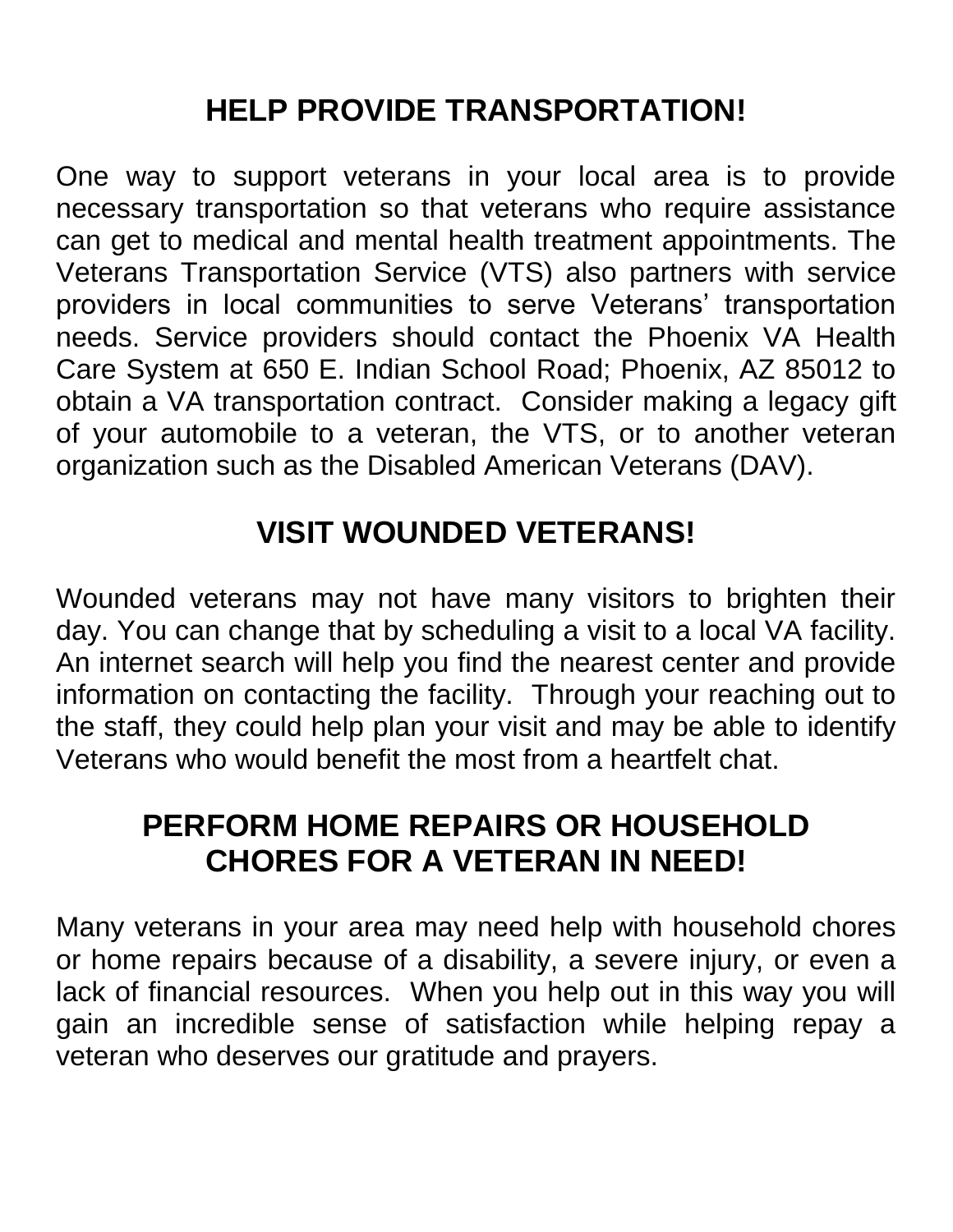### **HELP BUILD A HOME FOR SEVERELY INJURED VETERANS!**

Habitat for Humanity is a global house organization working in local communities across all 50 states. Through Habitat for Humanity's Veterans Build initiative, you can help provide homeownership to U.S. veterans, military service members and their families. Habitat for Humanity brings people together to build homes, communities and hope. Every year thousands of volunteers make the mission of Habitat for Humanity Central Arizona possible. Contact the Volunteer Services Team at [volunteerinfor@habitat.org](mailto:volunteerinfor@habitat.org) and be a part of helping Habitat to build a better world.

### **DONATE FREQUENT FLIER MILES OR HOTEL POINTS!**

The Fisher House Foundation is best known for its network of comfort homes where military and veteran families can stay at no cost while a loved one is receiving treatment. Fisher House Foundation also operates the Hero Miles Program, using donated frequent flyer miles and funds to bring family members to the bedside of injured service members. Don't have miles to donate? Make a monetary donation to Hero Miles Program; 100% of the monetary donations will be used for Hero Miles.

Donated hotel points and dollars to the Hotels for Heroes program will allow family members to stay without charge at hotels near medical centers. The Fisher House also manages a grant program that supports other military charities and scholarship funds [\(http://militaryscholar.org/\)](http://militaryscholar.org/) for military children, spouses, and children of fallen and disabled Veterans.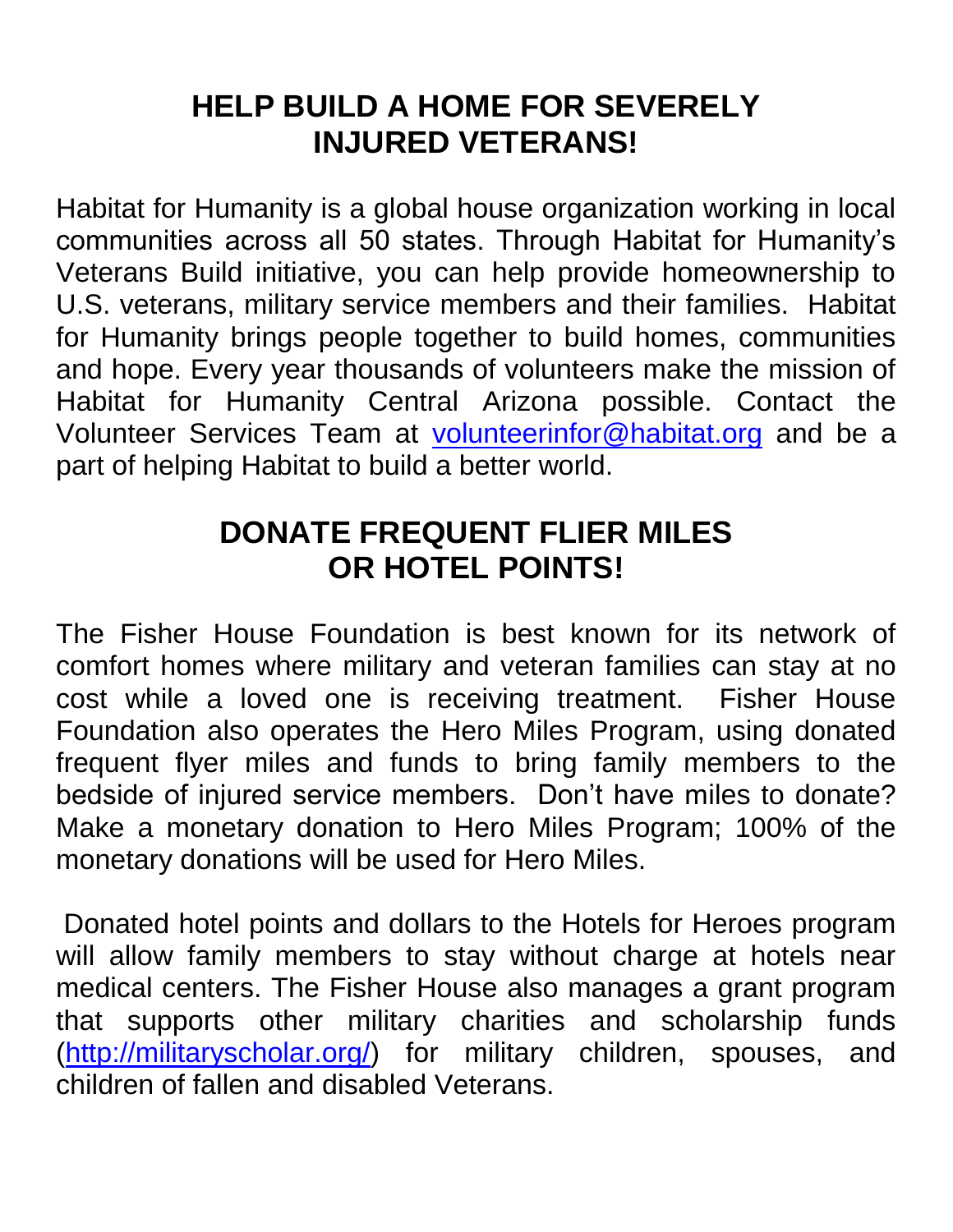### **SEND A CARE PACKAGES, CARDS, AND LETTERS TO DEPLOYED MILITARY PERSONNEL!**

Our servicemen and women who are deployed thousands of miles away from home, need to be reassured that America cares about them. To show our appreciation for their great sacrifices, we need to do all we can to boost their morale and lift their spirits.

Operation Gratitude, 21100 Lassen Street, Chatsworth, CA 91311, sends 250,000+ Care Packages each year to Deployed Troops, Veterans, New Recruits and First Responders There is nothing like a letter or postcard from home to let a soldier, sailor, marine, or airman know that their service is appreciated. Don't underestimate the value of your greeting!

### **SPEND TIME WITH A VET AND TAKE THE TIME TO LISTEN!**

One way that you can give something back to a veteran is to spend time with them and really listen to them. Many veterans end up socially isolated and this can have a negative effect on their mental and physical health. Get to know veterans in your area. Invite them for coffee, a movie or social gathering. Call a veteran, inquire how he or she is doing, and ask is there someway I can help. Your caring can have a tremendous impact in a service member's life.

Asking the veteran for his or her name, the branch served in, and where and when served, shows your genuine caring for the sacrifices he or she made while serving in the military. Inquire about sharing a memory, how can you help and if you could pray for him.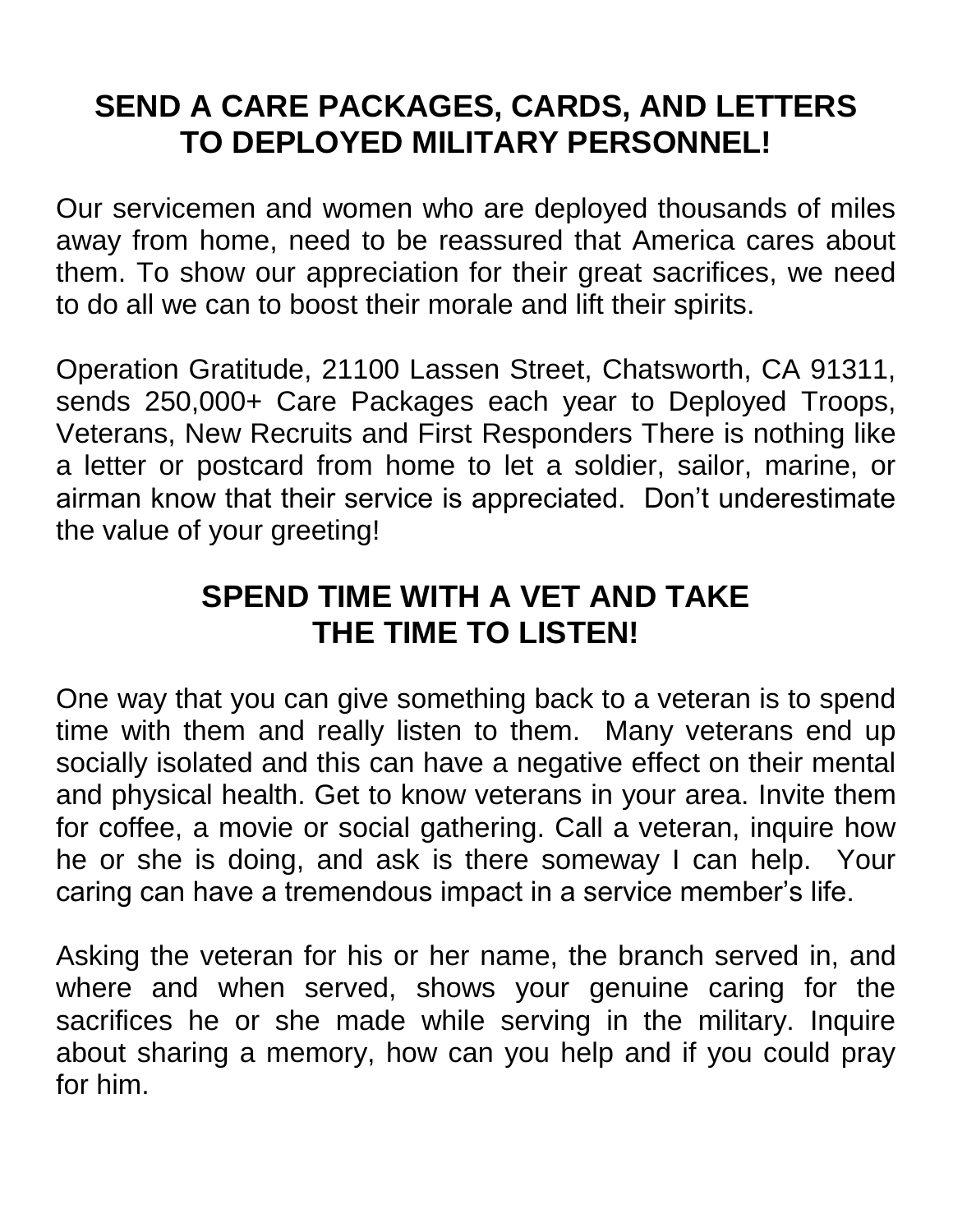# **PROVIDE FOOD FOR VETERANS!**

Many veterans would appreciate a home cooked meal that will provide them with much needed nutrition. Even vets that are not lacking food will benefit from a meal or a homemade batch of cookies. It shows them that someone cares. Contact veteran organizations or local churches to see who might appreciate your culinary delights. Feed Our Vets [\(https://www.feedourvets.org\)](https://www.feedourvets.org/) is an organization that specializes in feeding hungry veteran families.

## **FIGHT HOMELESSNESS, EVICTION, AND FORECLOSURE AMONG VETERANS!**

Many people mistakenly believe that since there is a VA and other government agencies that are tasked with helping veterans that there is no pressing need to do more, but this is completely false. If you support veterans then you realize that many veterans face foreclosure, eviction, and homelessness. You can volunteer with the National Coalition for Homeless Veterans [\(http://www.nchv.org\)](http://www.nchv.org/), donate your time and effort by providing spiritual healing for veterans.

#### **DONATE YOUR TIME TO A VETERAN ORGANIZATION!**

Even if you do not have special skills or a lot of knowledge in home repair, You can still volunteer your time with a veteran organization [\(https://en.wikipedia.org/wiki/List\\_of\\_veterans\\_organizations\)](https://en.wikipedia.org/wiki/List_of_veterans_organizations) and make a difference. These organizations depend on volunteers to keep costs down. Clerical work, answering phones, organizing, and stepping into help with menial work can make a difference.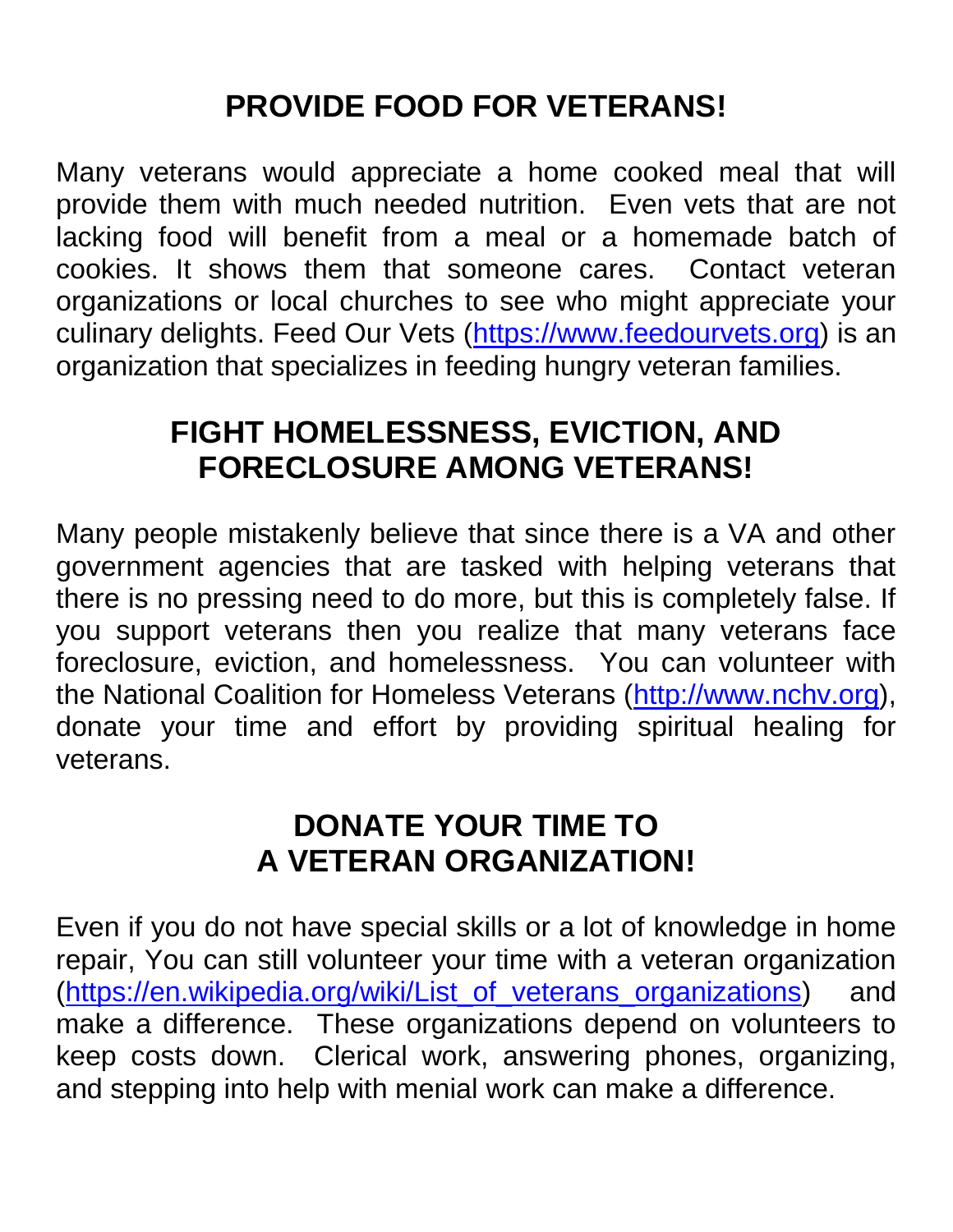### **VOLUNTEER YOUR SERVICES TO HELP VETERAN'S IN NEED!**

If you have special skills that you can offer, whether these are information technical skills, tax preparation training, or medical training, then you can support veterans by offering your skills free of charge. You will be able to use your knowledge and training to help veterans who need these skills right now and who may have limited financial resources to pay for this type of assistance.

### **SPONSOR A VETERAN/DOG TEAM TO HELP VETERANS LIVING WITH PTSD OR TBI!**

Your donation will help a veteran in their quest to improve their symptoms of Post Traumatic Stress Disorder (PTSD) or Traumatic Brain Injury (TBI). It is well-known fact that animals provide emotional and physical benefits. Animal-assisted therapy can significantly reduce pain, anxiety, depression and fatigue in people with a range of health problems. A well-behaved dog can receive certification and be able to bring some affection and calmness into a vet's life.

Soldier's Best Friend's, located at 14505 N 75<sup>th</sup> Ave; Peoria, AZ 85381 is an Arizona based 501 © (3) nonprofit dedicated to pairing and training service dogs with eligible veterans at no cost to the veteran. Sponsor a veteran/dog team and discover how your deductible donation will have a direct impact on the veteran, their canine partner, the veteran's family and community.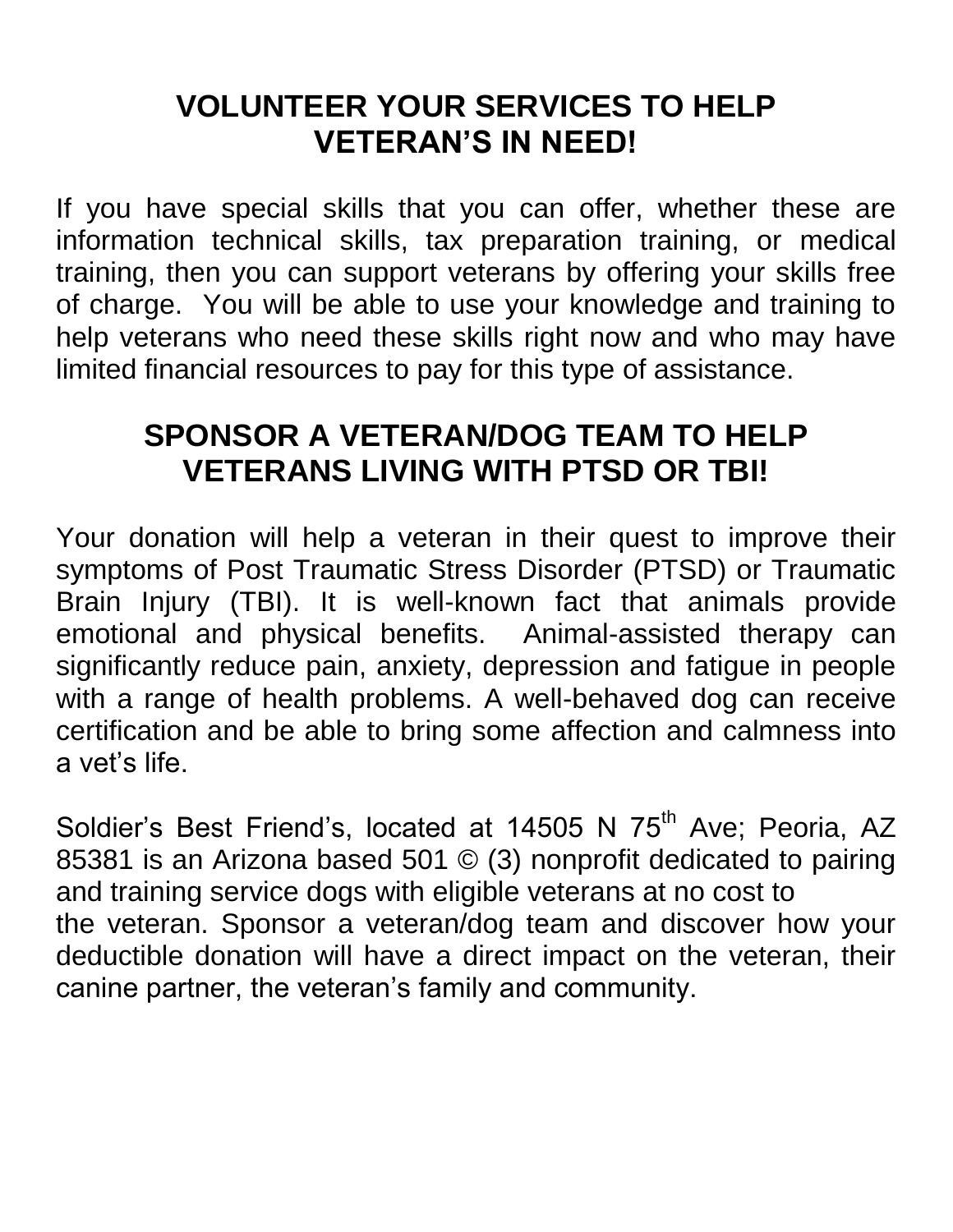# **ARIZONA MILITARY/VETERAN COMMUNITY HELPERS!**

Arizona is home to more than 500,000 service members, veterans and their families. Many of these valued members of our community turn to their faith for support, healing and connection. That is why the Arizona Coalition for Military Families is partnering with members of the faith community around the state to build the Be Connected Faith Network. Your faith-based support can build a sense of community for service members, veterans and their families.

As a member of the Be Connected Faith Network, you'll receive resources to share and no cost training so you can be an effective helper. With your participation, you can ensure that every faith group becomes a source of support for Arizona's service members, veterans and family members. Spirituality is one of ten social determinants of health and areas of focus for the Be Connected program.

Faith can serve as a vehicle to help service members and veterans feel more connected to mainstream society. A study found that veterans with depression and PTSD are open to being helped by spiritual counseling. Spiritual connection gained through discussion, activities and events can provide hope, lessen feelings of isolation and be a springboard to promote other healthy behaviors.

Whether you support veterans with your time or donations, know that everything you do makes a difference. For more information on the programs and services offered to Arizona service members, veterans and their families through the Arizona Coalition for Military Families' Be Connected program, visit [www.ConnectVeterans.org](http://www.connectveterans.org/) or call 866-429-8387.